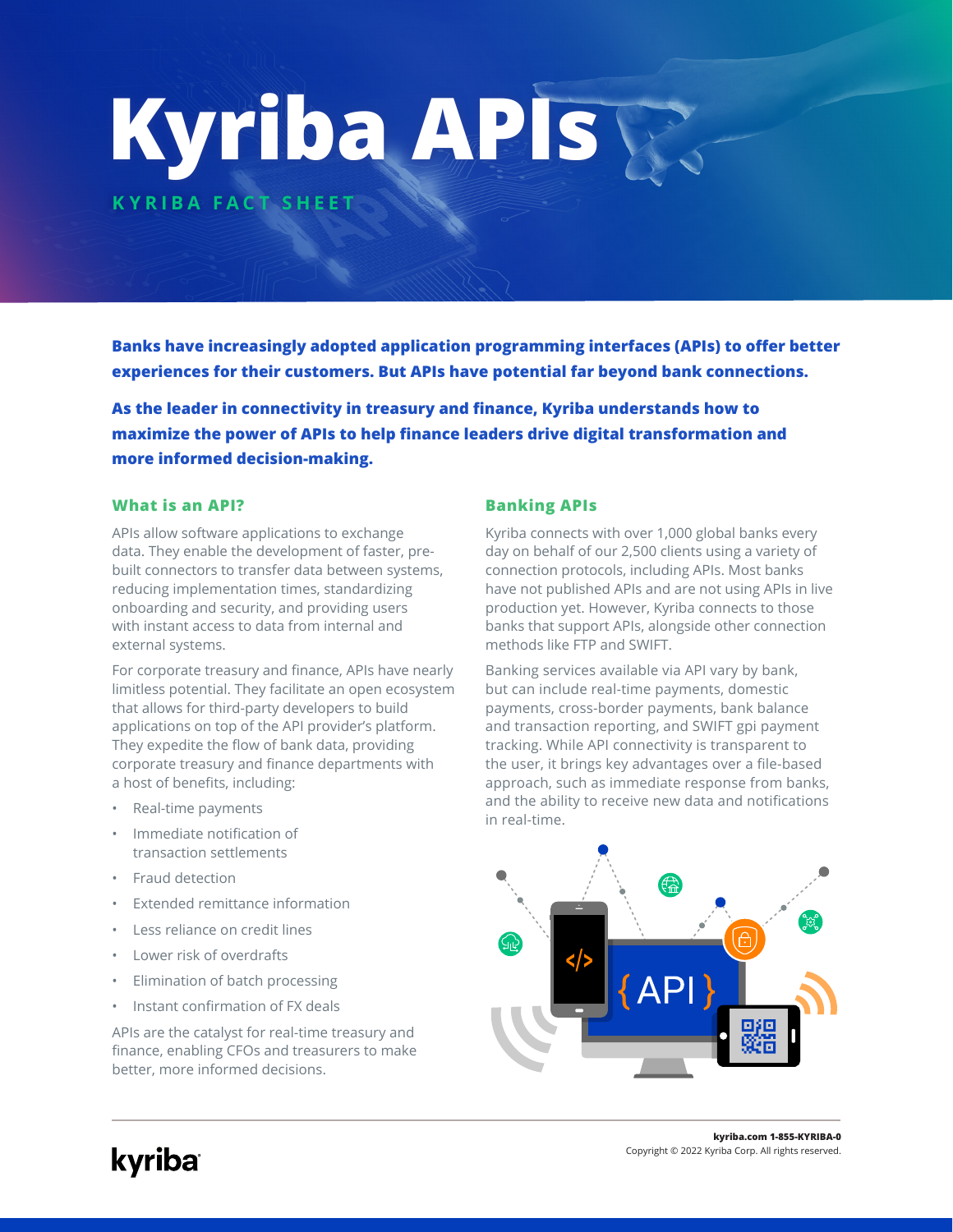# **Kyriba's Open API hub enables treasury, finance and IT teams to transform the way they access and consume information.**

Kyriba has developed API connectors to SAP, Oracle, Microsoft Dynamics, and other major ERP providers, alongside a host of enterprise platforms that focus on mid-sized companies and/or targeted industries. Kyriba's ERP API connectors provide real-time data flows, including event-based notifications. Kyriba can also push instant updates, like changes in payment status, to your ERP.

## **Kyriba's ERP API package delivers:**

- **• Out-of-the-Box ERP Integrations for Kyriba workflows:** These include cash forecasting, payment initiation, payment confirmations, cash and financial instrument accounting, and GL reconciliation
- **• ERP Connectivity Wizard:** Self-service, contextdriven experience allowing for the setup of ERP to Kyriba connectivity and provisioning for partners and customers via the development portal
- **• ERP Package Downloads:** Self-service access to ERP-side integration components and documentation
- **• Open API for ERPs:** Supporting direct-connect API endpoints for additional ERP integrations



Kyriba's Open API hub enables treasury, finance and IT teams to transform the way they access and consume information. While other providers may offer APIs as additional features, Kyriba has taken an API-first approach. We are building a marketplace of real-time connections to apps, data, and new products and services that inject data-driven decision making into every financial operation.

A common frustration among treasury and finance leaders is a lack of centralized visibility across multiple departments, liquidity and payments. Kyriba's Open API acts as a conduit between disparate teams and systems, allowing for real-time data and services. Through our platform, antiquated processes like manual logins to bank portals and reliance on Excel spreadsheets will be remnants of the past.

Kyriba has extended its APIs to cover all key workflows required by customers, such as reference data management, payments, liquidity, and supply chain financing to offer full accessibility and a great experience for our customers and development partners.



kyriba